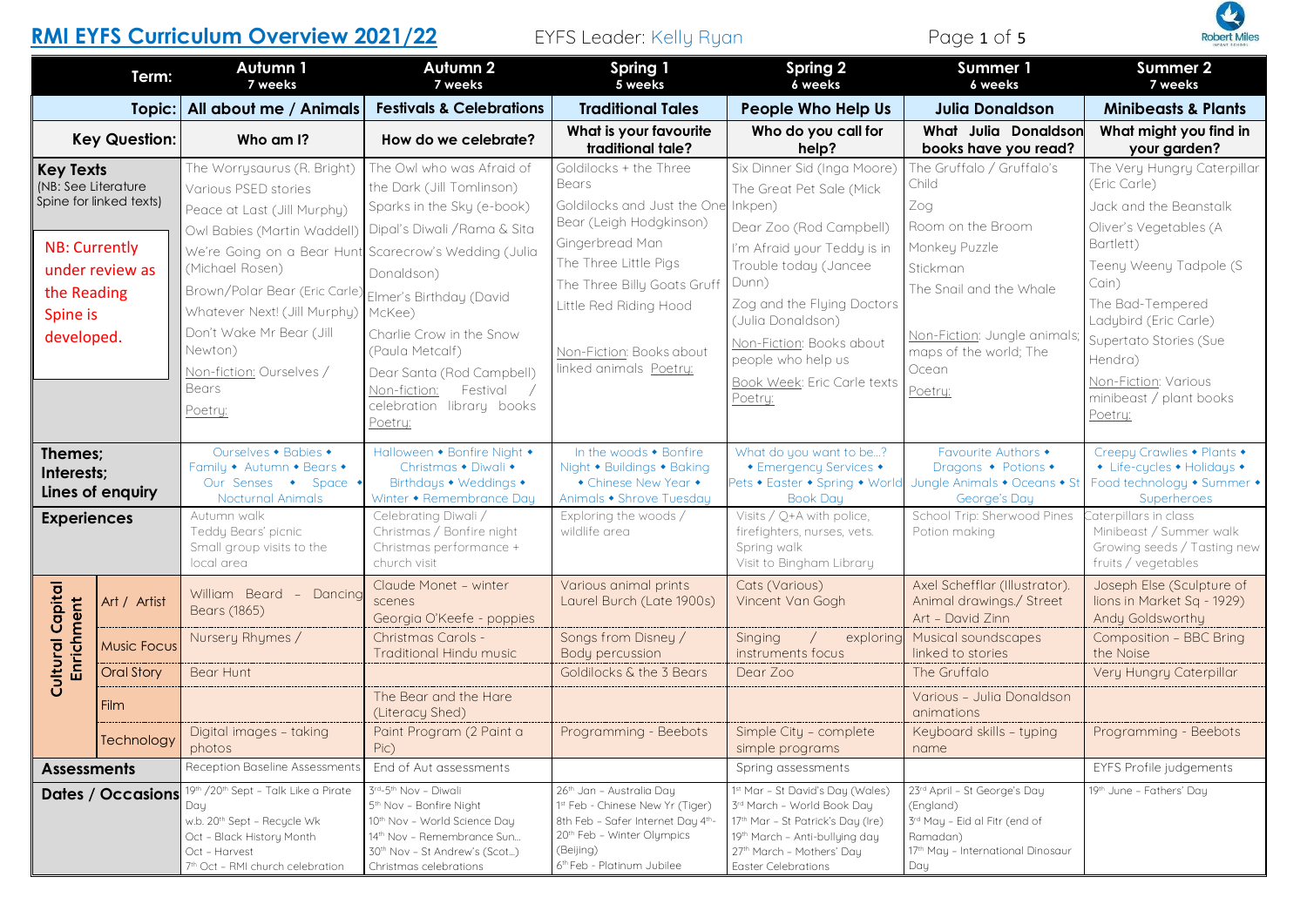|                                                                          |                                         | <b>RMI EYFS Curriculum Overview 2021/22</b>                                                                                                                                                                                                                                                            |                                                                                                                                                                                                                                                                                                                                     | <b>EYFS Leader: Kelly Ryan</b>                                                                                                                                                                                                                                                                                                                 |                                                                                                                                                                                                                                                                                                                                                                               | Page 2 of 5                                                                                                                                                                                                                                                                                                                                                                                                                                                                                                                            | <b>Robert Miles</b>                                                                                                                                                                                                                                                                     |
|--------------------------------------------------------------------------|-----------------------------------------|--------------------------------------------------------------------------------------------------------------------------------------------------------------------------------------------------------------------------------------------------------------------------------------------------------|-------------------------------------------------------------------------------------------------------------------------------------------------------------------------------------------------------------------------------------------------------------------------------------------------------------------------------------|------------------------------------------------------------------------------------------------------------------------------------------------------------------------------------------------------------------------------------------------------------------------------------------------------------------------------------------------|-------------------------------------------------------------------------------------------------------------------------------------------------------------------------------------------------------------------------------------------------------------------------------------------------------------------------------------------------------------------------------|----------------------------------------------------------------------------------------------------------------------------------------------------------------------------------------------------------------------------------------------------------------------------------------------------------------------------------------------------------------------------------------------------------------------------------------------------------------------------------------------------------------------------------------|-----------------------------------------------------------------------------------------------------------------------------------------------------------------------------------------------------------------------------------------------------------------------------------------|
|                                                                          | Term:                                   | Autumn 1<br>7 weeks                                                                                                                                                                                                                                                                                    | Autumn 2<br>7 weeks                                                                                                                                                                                                                                                                                                                 | Spring 1<br>5 weeks                                                                                                                                                                                                                                                                                                                            | <b>Spring 2</b><br>6 weeks                                                                                                                                                                                                                                                                                                                                                    | Summer 1<br>6 weeks                                                                                                                                                                                                                                                                                                                                                                                                                                                                                                                    | Summer <sub>2</sub><br>7 weeks                                                                                                                                                                                                                                                          |
|                                                                          |                                         |                                                                                                                                                                                                                                                                                                        | Topic:   All about me/Animals   Festivals & Celebrations                                                                                                                                                                                                                                                                            | <b>Traditional Tales</b>                                                                                                                                                                                                                                                                                                                       | People Who Help Us                                                                                                                                                                                                                                                                                                                                                            | <b>Julia Donaldson</b>                                                                                                                                                                                                                                                                                                                                                                                                                                                                                                                 | <b>Minibeasts &amp; Plants</b>                                                                                                                                                                                                                                                          |
|                                                                          |                                         |                                                                                                                                                                                                                                                                                                        |                                                                                                                                                                                                                                                                                                                                     | <b>PRIME: Communication and Language</b>                                                                                                                                                                                                                                                                                                       |                                                                                                                                                                                                                                                                                                                                                                               |                                                                                                                                                                                                                                                                                                                                                                                                                                                                                                                                        |                                                                                                                                                                                                                                                                                         |
| Listening,<br><b>Attention &amp;</b><br><b>Understanding</b><br>Speaking | Key<br>Knowledge<br>& Skills<br>(What?) | Understand how to listen<br>carefully and why<br>listening is important.<br>Engage in story times,<br>showing interest in<br>particular stories.<br>Develop social phrases,<br>as part of our everyday<br>routines.                                                                                    | Ask questions to find out<br>more and to check they<br>understand what has<br>been said to them.<br>Engage in story times,<br>joining in with the repeating<br>parts.<br>Explore non-fiction books<br>found in the environment,<br>e.g. farm book in small<br>world, and those chosen for<br>a particular purpose (e.g.<br>Diwali). | Articulate their ideas<br>and thoughts in well-<br>formed sentences.<br>Offer explanations for why<br>things might happen.<br>Retell the story once they<br>have developed a deep<br>familiarity with the text; some<br>as exact repetition and some<br>in their own words.<br>Talk in role as the different<br>characters in their role play. | Describe events in some detail.<br>Use talk to help work out<br>problems and organise thinking<br>and activities explain how things<br>work and why they might happen<br>Listen to and talk about selected<br>non-fiction to develop a deep<br>familiarity with new knowledge<br>and vocabulary.<br>Connect one idea or action to<br>another using a range of<br>connectives. | Listen to and talk about<br>stories to build<br>familiarity and<br>understanding.<br>Talk in role as the differen<br>characters in their role<br>play, taking turns in<br>conversation when acting<br>out a narrative.                                                                                                                                                                                                                                                                                                                 | Listen to and talk about<br>selected non-fiction to<br>develop a deep<br>familiarity with new<br>knowledge and<br>vocabulary.<br>Use new vocabulary in<br>different contexts.<br>Offer explanations for<br>why things might<br>happen and ask<br>questions to clarify<br>understanding. |
|                                                                          | Overarching                             |                                                                                                                                                                                                                                                                                                        |                                                                                                                                                                                                                                                                                                                                     |                                                                                                                                                                                                                                                                                                                                                | The statements above have been split for extra focus but all will apply throughout the year, in addition to: ◆Learn new vocabulary. ◆Listen carefully to rhymes and songs, paying<br>attention to how they sound. •Engage in story time. •Use new vocabulary through the day. •Use new vocabulary in different contexts. •Learn rhymes, poems, and songs.                     |                                                                                                                                                                                                                                                                                                                                                                                                                                                                                                                                        |                                                                                                                                                                                                                                                                                         |
|                                                                          | How?                                    | Name games / MTYT 5-a-<br>day / Story vote                                                                                                                                                                                                                                                             | Intro Show + Tell (home link)<br>Favourite book box                                                                                                                                                                                                                                                                                 | Science based investigations                                                                                                                                                                                                                                                                                                                   | Ask / answer questions to outside<br>visitors (police, fire service etc).                                                                                                                                                                                                                                                                                                     | Rhyme                                                                                                                                                                                                                                                                                                                                                                                                                                                                                                                                  | Transition activities                                                                                                                                                                                                                                                                   |
|                                                                          | Ongoing                                 |                                                                                                                                                                                                                                                                                                        |                                                                                                                                                                                                                                                                                                                                     |                                                                                                                                                                                                                                                                                                                                                | Show & Tell (from Aut 2). • Storytime: 5 a day • Answer 'how' / 'why questions about their experiences & in response to stories • Vocabulary focus: word wall/Chatterbox                                                                                                                                                                                                      |                                                                                                                                                                                                                                                                                                                                                                                                                                                                                                                                        |                                                                                                                                                                                                                                                                                         |
|                                                                          | PRIME: Personal, Social & Emotional     |                                                                                                                                                                                                                                                                                                        |                                                                                                                                                                                                                                                                                                                                     |                                                                                                                                                                                                                                                                                                                                                |                                                                                                                                                                                                                                                                                                                                                                               |                                                                                                                                                                                                                                                                                                                                                                                                                                                                                                                                        |                                                                                                                                                                                                                                                                                         |
|                                                                          | <b>Set Units</b>                        | Jigsaw: Being Me in My<br>World                                                                                                                                                                                                                                                                        | Jigsaw: Celebrating<br><b>Difference</b>                                                                                                                                                                                                                                                                                            | Jigsaw: Goals and Dreams                                                                                                                                                                                                                                                                                                                       | Jigsaw: Healthy Me                                                                                                                                                                                                                                                                                                                                                            | Jigsaw: Relationships                                                                                                                                                                                                                                                                                                                                                                                                                                                                                                                  | Jigsaw: Changing Me                                                                                                                                                                                                                                                                     |
| Self-<br><b>Regulation</b><br><b>Managing Self</b>                       | Key<br>Knowledge<br>& Skills<br>(What?) | I understand how it feels to belong and that we are<br>similar and different.<br>I understand why it is good to be kind and use gentle<br>hands.<br>I am starting to understand children's rights and this<br>means we should all be allowed to learn and play.<br>am learning what responsible means. |                                                                                                                                                                                                                                                                                                                                     | I understand the rights and responsibilities as a member of my<br>class/within our learning charter.<br>I know my views are valued and can contribute to the learning<br>charter (agreed set of rules / behaviours).<br>I can recognise the choices I make and begin to understand the<br>consequences.                                        |                                                                                                                                                                                                                                                                                                                                                                               | I can identify some of my hopes and fears this year.<br>I recognise when I feel worries and know who to ask for<br>help.<br>I understand the rights and responsibilities for being a<br>member of my class and am beginning to understand<br>my responsibilities towards the environment.<br>I can listen to other people & contribute my own<br>ideas. I recognise the choices I make and understand<br>the consequences.<br>Show resilience and perseverance in the face of<br>challenge.<br>I can get changed for PE independently. |                                                                                                                                                                                                                                                                                         |
| <b>Building</b><br><b>Relationships</b>                                  |                                         | See themselves as a valuable individual.<br>Build constructive and respectful relationships.                                                                                                                                                                                                           | Express their feelings & consider the feelings of others.<br>I can put my coat on /off and change my shoes for PE.                                                                                                                                                                                                                  | Identify and moderate their own feelings socially and emotionally. Think about the perspectives of others.<br>Manage their own needs.<br>Talk ways we can keep ourselves healthy, including eating a<br>healthy diet and good oral hygiene.<br>I can do the zip up on my coat and get changed for PE with support                              |                                                                                                                                                                                                                                                                                                                                                                               |                                                                                                                                                                                                                                                                                                                                                                                                                                                                                                                                        |                                                                                                                                                                                                                                                                                         |
|                                                                          | Overarching                             |                                                                                                                                                                                                                                                                                                        |                                                                                                                                                                                                                                                                                                                                     | The statements above have been split for extra focus, but all will apply throughout the year.                                                                                                                                                                                                                                                  |                                                                                                                                                                                                                                                                                                                                                                               |                                                                                                                                                                                                                                                                                                                                                                                                                                                                                                                                        |                                                                                                                                                                                                                                                                                         |
|                                                                          | How?                                    | Develop class rules /<br>agreed behaviours Focus<br>on toileting /<br>handwashing routines                                                                                                                                                                                                             | and traditions - topic focus<br>Firework safety<br>Show + Tell - special me!                                                                                                                                                                                                                                                        | Celebrating different cultures Right + wrong / consequences<br>scenarios from Traditional Tales                                                                                                                                                                                                                                                | Visits from healthcare workers<br>- explore ways to keep healthy,<br>including oral hygiene.                                                                                                                                                                                                                                                                                  | Sun safety                                                                                                                                                                                                                                                                                                                                                                                                                                                                                                                             | Taking care of living things<br>/ our environment<br>Pupil Voice: End of year                                                                                                                                                                                                           |
|                                                                          | Ongoing                                 |                                                                                                                                                                                                                                                                                                        |                                                                                                                                                                                                                                                                                                                                     |                                                                                                                                                                                                                                                                                                                                                | Attitudes to Learning (whole school): • Willingness to Learn; • Resilience; • Self-motivation; • Determination; Reflection.<br>Characteristics of Effective Teaching and Learning: • Playing and Exploring (Engagement) • Active Learning (Motivation) • Creating and Thinking Critically (Thinking)                                                                          |                                                                                                                                                                                                                                                                                                                                                                                                                                                                                                                                        |                                                                                                                                                                                                                                                                                         |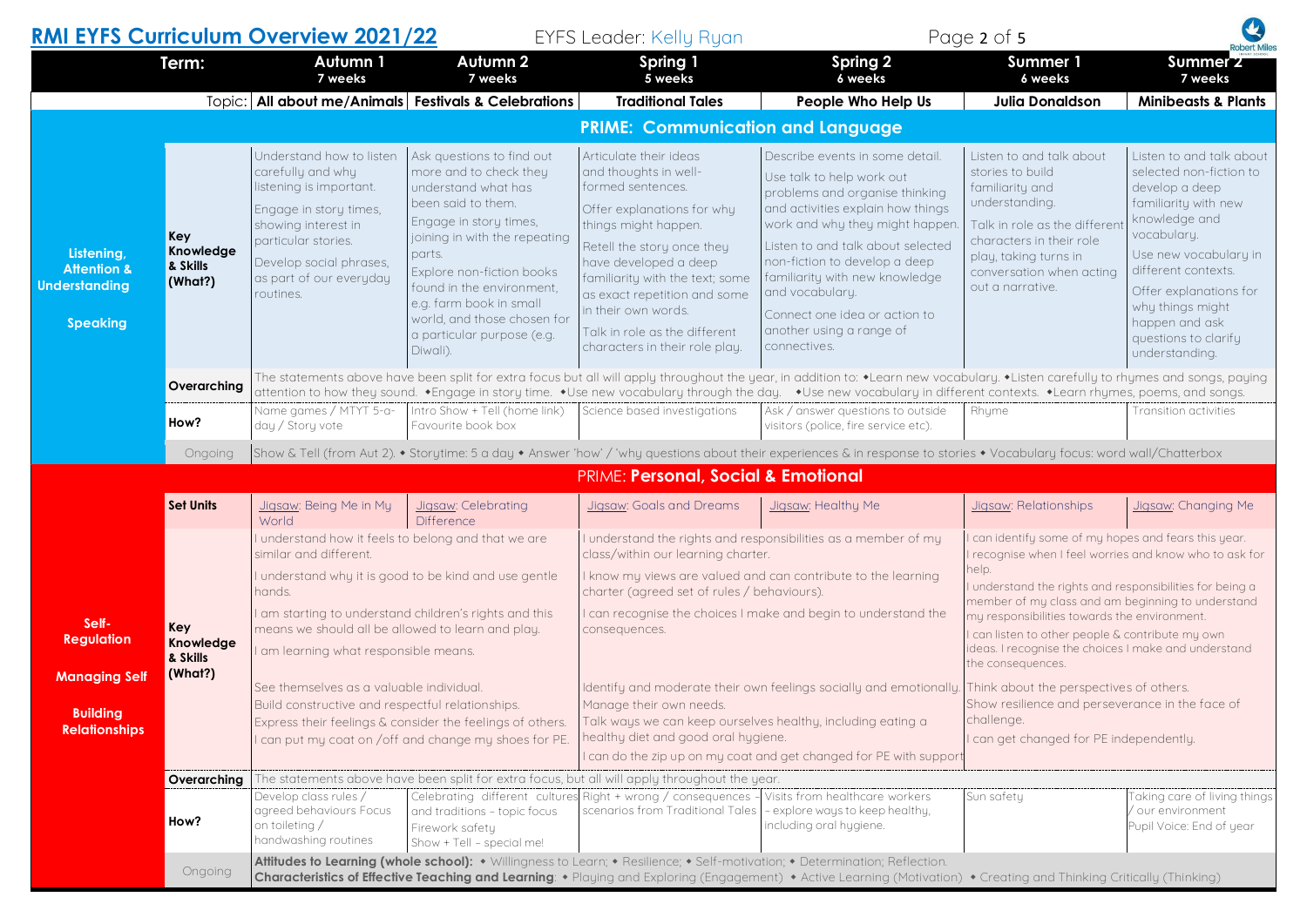## **RMI EYFS Curriculum Overview 2021/22** FYFS Leader: Kelly Ryan

| Page 3 of 5 |  |  |  |  |  |  |  |
|-------------|--|--|--|--|--|--|--|
|-------------|--|--|--|--|--|--|--|

A

|                                                                           | Term:                                                              | Autumn 1                                                                                                                                                                                                                                                                                                                                                                                                                                                                                                                                                                                                                                                                                                                                                                                                                                                                                                                                                    | Autumn 2                                                                                                                                                                                                                                                                                                                                                              | Spring 1                                                                                                                                                                                                                                                                                                                                                                     | Spring 2                                                                                                                                                                                                                                                                                                                                                                                                                                                                        | <b>Summer 1</b>                                                                                                                                                                                                                                                                                                                                                                                                           | <b>Robert Miles</b><br><b>Summer 2</b>                                                                                                                                                                                                                                                                                                 |  |  |
|---------------------------------------------------------------------------|--------------------------------------------------------------------|-------------------------------------------------------------------------------------------------------------------------------------------------------------------------------------------------------------------------------------------------------------------------------------------------------------------------------------------------------------------------------------------------------------------------------------------------------------------------------------------------------------------------------------------------------------------------------------------------------------------------------------------------------------------------------------------------------------------------------------------------------------------------------------------------------------------------------------------------------------------------------------------------------------------------------------------------------------|-----------------------------------------------------------------------------------------------------------------------------------------------------------------------------------------------------------------------------------------------------------------------------------------------------------------------------------------------------------------------|------------------------------------------------------------------------------------------------------------------------------------------------------------------------------------------------------------------------------------------------------------------------------------------------------------------------------------------------------------------------------|---------------------------------------------------------------------------------------------------------------------------------------------------------------------------------------------------------------------------------------------------------------------------------------------------------------------------------------------------------------------------------------------------------------------------------------------------------------------------------|---------------------------------------------------------------------------------------------------------------------------------------------------------------------------------------------------------------------------------------------------------------------------------------------------------------------------------------------------------------------------------------------------------------------------|----------------------------------------------------------------------------------------------------------------------------------------------------------------------------------------------------------------------------------------------------------------------------------------------------------------------------------------|--|--|
|                                                                           | Topic:                                                             | All about me/Animals                                                                                                                                                                                                                                                                                                                                                                                                                                                                                                                                                                                                                                                                                                                                                                                                                                                                                                                                        | <b>Festivals &amp; Celebrations</b>                                                                                                                                                                                                                                                                                                                                   | <b>Traditional Tales</b>                                                                                                                                                                                                                                                                                                                                                     | People Who Help Us                                                                                                                                                                                                                                                                                                                                                                                                                                                              | <b>Julia Donaldson</b>                                                                                                                                                                                                                                                                                                                                                                                                    | <b>Minibeasts &amp; Plants</b>                                                                                                                                                                                                                                                                                                         |  |  |
|                                                                           |                                                                    |                                                                                                                                                                                                                                                                                                                                                                                                                                                                                                                                                                                                                                                                                                                                                                                                                                                                                                                                                             |                                                                                                                                                                                                                                                                                                                                                                       | <b>PRIME: Physical Development</b>                                                                                                                                                                                                                                                                                                                                           |                                                                                                                                                                                                                                                                                                                                                                                                                                                                                 |                                                                                                                                                                                                                                                                                                                                                                                                                           |                                                                                                                                                                                                                                                                                                                                        |  |  |
|                                                                           |                                                                    |                                                                                                                                                                                                                                                                                                                                                                                                                                                                                                                                                                                                                                                                                                                                                                                                                                                                                                                                                             |                                                                                                                                                                                                                                                                                                                                                                       |                                                                                                                                                                                                                                                                                                                                                                              |                                                                                                                                                                                                                                                                                                                                                                                                                                                                                 |                                                                                                                                                                                                                                                                                                                                                                                                                           |                                                                                                                                                                                                                                                                                                                                        |  |  |
| <b>Gross Motor</b><br><b>Skills</b><br><b>Fine Motor</b><br><b>Skills</b> | <b>Set Units</b><br><b>Key</b><br>Knowledge<br>& Skills<br>(What?) | PE: Multi-skills<br>Develop the skills they need<br>to manage the school day<br>successfully: lining<br>up/queuing, mealtimes,<br>personal hygiene. Continue<br>to develop the movement<br>skills they have already<br>acquired: rolling, crawling,<br>walking, jumping, running,<br>hopping, skipping, climbing.<br>Begin to develop an effective<br>pencil gip.                                                                                                                                                                                                                                                                                                                                                                                                                                                                                                                                                                                           | PE: Dance<br>Combine different<br>movements with ease and<br>fluency.<br>Develop control and<br>accuracy when using a<br>pencil, beginning to use a<br>tripod grip                                                                                                                                                                                                    | PE: Gymnastics<br>Confidently and safely use a<br>range of large and small<br>apparatus indoors and<br>outside, alone and in a group.<br>Revise and refine the<br>fundamental movement skills<br>they have already acquired:<br>rolling, crawling, walking,<br>jumping, running, hopping,<br>skipping, climbing.<br>Use a tripod grip and use a<br>pencil with good control. | PE: Throwing + Catching<br>Develop confidence, competence,<br>precision & accuracy when<br>engaging in activities involving a<br>ball Draw pictures with more detail<br>and accuracy.<br>Know and talk about the different<br>factors that support their overall<br>health and wellbeing: regular<br>physical activity, healthy eating,<br>toothbrushing, sensible amounts of<br>'screen time', having a good sleep<br>routine, being a safe pedestrian.                        | PE: Athletics<br>Develop increasing control over<br>objects, with developing aim and<br>accuracy.<br>Move at different speeds,<br>changing direction when needed                                                                                                                                                                                                                                                          | PE: Ball skills - football<br>Further develop and refine a<br>range of ball skills including<br>throwing, catching, kicking,<br>passing, batting, and aiming.<br>Create observational<br>drawings with increasing<br>detail and accuracy.                                                                                              |  |  |
|                                                                           | On-going                                                           | *Develop the overall body strength, co-ordination, balance, and agility needed to engage successfully with future physical education sessions and other physical disciplines including dance,<br>gymnastics, sport, and swimming. •Develop their small motor skills so that they can use a range of tools competently, safely, and confidently. Suggested tools: pencils for drawing and writing,<br>paintbrushes, scissors, knives, forks, and spoon. • Use their core muscle strength to achieve a good posture when sitting at a table or sitting on the floor. • Progress towards a more fluent style of<br>moving with a developing control and grace. •Develop overall body-strength, balance, co-ordination, and agility. • Develop the foundations of a handwriting style which is fast, accurate and efficient.<br>* Develop a comfortable and efficient pencil / scissor grip. NB: See Expressive Arts + Design for progression in scissor skills |                                                                                                                                                                                                                                                                                                                                                                       |                                                                                                                                                                                                                                                                                                                                                                              |                                                                                                                                                                                                                                                                                                                                                                                                                                                                                 |                                                                                                                                                                                                                                                                                                                                                                                                                           |                                                                                                                                                                                                                                                                                                                                        |  |  |
|                                                                           | How?                                                               | Cutlery at dinner time Mark-<br>making/Creative area                                                                                                                                                                                                                                                                                                                                                                                                                                                                                                                                                                                                                                                                                                                                                                                                                                                                                                        |                                                                                                                                                                                                                                                                                                                                                                       |                                                                                                                                                                                                                                                                                                                                                                              |                                                                                                                                                                                                                                                                                                                                                                                                                                                                                 |                                                                                                                                                                                                                                                                                                                                                                                                                           |                                                                                                                                                                                                                                                                                                                                        |  |  |
|                                                                           | Ongoing                                                            |                                                                                                                                                                                                                                                                                                                                                                                                                                                                                                                                                                                                                                                                                                                                                                                                                                                                                                                                                             |                                                                                                                                                                                                                                                                                                                                                                       |                                                                                                                                                                                                                                                                                                                                                                              | Fine motor development, e.g. scissor / pencil control and linked activities such as threading • Gross motor development, e.g. bikes, small equipment, dance and movement.                                                                                                                                                                                                                                                                                                       |                                                                                                                                                                                                                                                                                                                                                                                                                           |                                                                                                                                                                                                                                                                                                                                        |  |  |
|                                                                           |                                                                    |                                                                                                                                                                                                                                                                                                                                                                                                                                                                                                                                                                                                                                                                                                                                                                                                                                                                                                                                                             |                                                                                                                                                                                                                                                                                                                                                                       | SPECIFIC: Literacy                                                                                                                                                                                                                                                                                                                                                           |                                                                                                                                                                                                                                                                                                                                                                                                                                                                                 |                                                                                                                                                                                                                                                                                                                                                                                                                           |                                                                                                                                                                                                                                                                                                                                        |  |  |
| Comprehension<br><b>Word Reading</b><br><b>Writing</b>                    | Key<br>Knowledge<br>& Skills<br>(What?)                            | Read individual letters by<br>saying the sounds for them.<br>Orally blend sounds into<br>words (CVC).<br>Begin to segment sounds in<br>words orally and identify<br>some correctly (e.g. initial<br>sounds).<br>Form the letters in their<br>name correctly.                                                                                                                                                                                                                                                                                                                                                                                                                                                                                                                                                                                                                                                                                                | Learn some common<br>digraphs (special friends).<br>Blend sounds into words, so<br>that they can read short<br>words made up of known<br>letter-sound<br>correspondences.<br>Begin to spell simple words<br>by identifying the sounds<br>they can hear and<br>representing them correctly<br>(with sound mat).<br>Begin to form letters in the<br>alphabet correctly. | Read some letter groups that<br>each represent one sound and<br>say sounds for them. Read a<br>few common exception words<br>matched to RWI phonics<br>programme. Read simple<br>phrases and sentences made<br>up of words with known letter-<br>sound correspondences.<br>Begin to write simple captions<br>that can be read by others.                                     | Read simple phrases / sentences<br>made up of words with known<br>letter-sound correspondences and<br>a few exception words.<br>Re-read these books to build up<br>their confidence in word reading,<br>their fluency and their<br>understanding and enjoyment.<br>Develop strategies for reading<br>multisyllabic words, e.g., chop the<br>word up!<br>Write simple captions and<br>sentences, with finger spaces.<br>Reread what has been written to<br>check it makes sense. | Form all lower-case and some<br>capital letters correctly.<br>Write short sentences with words<br>with known letter-sound<br>correspondences using finger<br>spaces and a full stop.<br>Develop strategies for spelling<br>multisyllabic words, e.g., clapping<br>out the syllables.<br>Apply their knowledge of phonics<br>and reading behaviours to read<br>more complex pieces, in line with<br>their phonics ability. | Write short sentences with<br>words with known lettersound<br>correspondences using finger<br>spaces, a capital letter and full<br>stop.<br>Form lower-case and capital<br>letters correctly.<br>Apply their knowledge of<br>phonics and writing strategies<br>to write more complex pieces,<br>in line with their phonics<br>ability. |  |  |
|                                                                           |                                                                    | nonfiction, rhymes and poems and during role-play.                                                                                                                                                                                                                                                                                                                                                                                                                                                                                                                                                                                                                                                                                                                                                                                                                                                                                                          |                                                                                                                                                                                                                                                                                                                                                                       |                                                                                                                                                                                                                                                                                                                                                                              | We will work towards the 'Comprehension' ELG throughout: *Demonstrate understanding of what has been read to them by retelling stories and narratives using their own words and<br><b>Overarching</b> recently introduced vocabulary; • Anticipate - where appropriate - key events in stories; • Use and understand recently introduced vocabulary during discussions about stories,                                                                                           |                                                                                                                                                                                                                                                                                                                                                                                                                           |                                                                                                                                                                                                                                                                                                                                        |  |  |
|                                                                           | How? /<br><b>Enrichment</b><br>Opportunities                       | Signing a letter                                                                                                                                                                                                                                                                                                                                                                                                                                                                                                                                                                                                                                                                                                                                                                                                                                                                                                                                            | Firework poems<br>Invitations<br>Christmas wish list                                                                                                                                                                                                                                                                                                                  | Speech bubbles<br>Letter from Goldilocks                                                                                                                                                                                                                                                                                                                                     | Questions to ask the vets etc.<br>When I am older<br>Non-Fiction focus                                                                                                                                                                                                                                                                                                                                                                                                          | Read and write own potions (Link:<br>Room on the Broom)                                                                                                                                                                                                                                                                                                                                                                   | Seed diaries/life-cycles<br>Non-Fiction focus<br>If I was a superhero                                                                                                                                                                                                                                                                  |  |  |
|                                                                           | Ongoing                                                            |                                                                                                                                                                                                                                                                                                                                                                                                                                                                                                                                                                                                                                                                                                                                                                                                                                                                                                                                                             |                                                                                                                                                                                                                                                                                                                                                                       |                                                                                                                                                                                                                                                                                                                                                                              | Daily RWI phonics + opportunities for handwriting skills • Opportunities for application of reading/writing skills (see provision planners) • Daily stories, with opportunities to ask & answer<br>questions about what they have read • Non-fiction texts linked to topics / interests (read by adult + on display for chn to access). • Visits to the library • Speedy Sight words/1-1 reading.                                                                               |                                                                                                                                                                                                                                                                                                                                                                                                                           |                                                                                                                                                                                                                                                                                                                                        |  |  |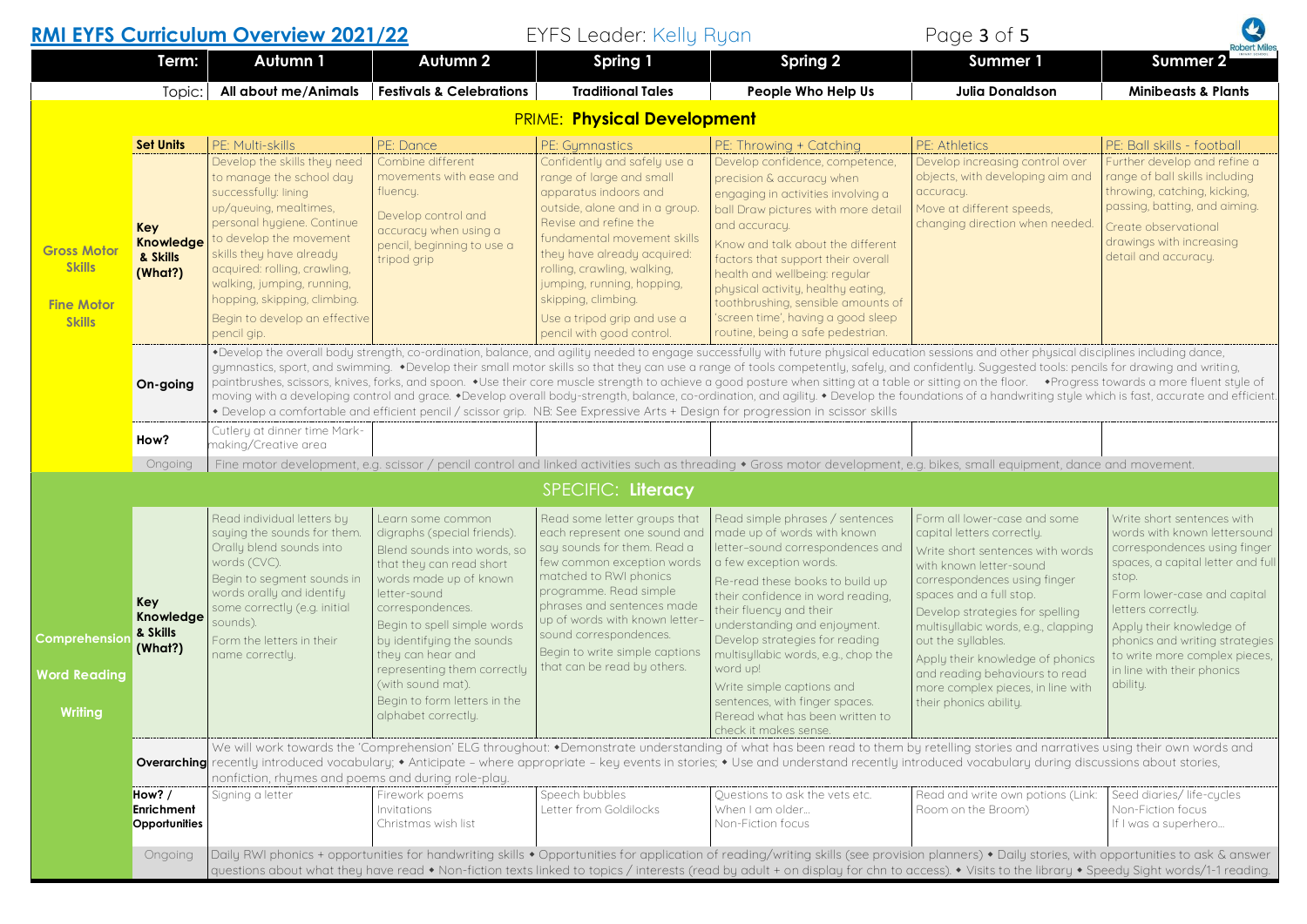## **RMI EYFS Curriculum Overview 2021/22** EYFS Leader: Kelly Ryan Page 4 of 5 **Term: Autumn 1 Autumn 2 Spring 1 Spring 2 Summer 1 Summer 2** Topic: **All about me/Animals Festivals & Celebrations Traditional Tales People Who Help Us Julia Donaldson Minibeasts & Plants Number Numerical Patterns** SPECIFIC: **Mathematics Key Focus**  (See MTP/ Weekly Plans – planning/ resources from WRM, NCETM, Numberblocks & Numicon Firm Foundations) Verbally count to at least 5 (forwards then back) Match, sort, compare amounts Count accurately, order and compare quantities to 5 (identical and nonidentical) Recognise, order and compare numerals to 5 and match them to quantities Subitise quantities to 3. Find 1 more / less than numbers to 5. Verbally count to at least 10 (forwards + backwards) Consolidate numbers to 5 (count 1-1, recognise and order amounts and numerals) Subitise quantities to 5 1 more / less than numbers to 5 Add and take-away 1 from numbers to 5 Composition of numbers to 5. Verbally count to 20 (& back from 10) Number bonds to 5 Count accurately, order and compare quantities to 8 (identical and nonidentical), including subitising to at least 5 Recognise, order and compare numerals to 10 & match them to quantities 1 more / less than numbers to 8. Addition: Combining two groups to find the whole Doubling. Verbally count to at least 20 (& back from 10) Count accurately, order and compare quantities to 10 Recognise, order and compare numerals to 10 and match them to quantities Composition of numbers to 10. Adding and subtracting numbers to 10. Number bonds to 5 and then 10. Verbally count to beyond 20 (and back from 20) Counting in 10s and 2s Adding and subtracting (inc counting on) Number bonds to 10, including doubling. Halving and sharing Odd and evens Teen numbers (10 and a bit). Verbally count to 100 (and back from 20) Odds and evens Counting in 10s, 5s and 2s Teen numbers / To 20 and beyond… Adding and subtracting (inc counting back, where appropriate) Number bonds to 10, including doubling. Ongoing Shape, space & measures taught alongside number + through continuous provision (see MTP) • Daily opportunities to practise/apply Maths skills, e.g. counting numbers here. **Past and Present People, Cultures & Communities The Natural World** SPECIFIC: **Understanding the World Set Units**  Discovery RE: Special People - What makes people special? Discovery RE: Christmas / journeys - What is Christmas? How do people celebrate? Discovery RE: Celebrations Discovery RE: Easter - What is Easter? can we learn from stories? Discovery RE: Story Time - What Discovery RE: Special Places What makes places special? **Key Knowledge & Skills (What?)** Talk about members of their immediate family. Name and describe people who are familiar to them. Talk about past and present events in their lives and how they have changed over time. To name the main body parts, e.g. head, legs, arms, knees etc. Recognise that people have different beliefs and celebrate special times in different ways. Recognise some similarities and differences between life in this country and life in other countries. Compare and contrast stories including figures from the past (e.g. Guy Fawkes). Recognise some environments that are different to the one in which they live. Understand the past through settings characters & events encountered in books – what is the same / different to now? Begin to create and follow simple maps. Understand that some places are special to members of their community. Draw information from a simple map. Talk about members of their community [and their roles]. Begin to understand where they live (Bingham/ Nottingham) in relation to UK (and Europe/ World if appropriate). Reinforce Sum 2 Know and talk about some differences between things in the past and now, e.g. transport Compare and contrast characters [and features] from stories, including figures from the past (e.g. Zog – knights / castles). To name and match some animals to their young and talk about how they have changed. Explore the natural world around them. Know and talk about the life-cycles of a butterfly / frog and put them in the correct order. Understand the difference between living and non-living things. To find out about some of the ways that Bingham / Nottingham has changed over the years (now and then). **Throughout:** |◆Explore the natural world around them. ◆Understand the effect of changing seasons on the natural world around them. ◆Describe what theu see, hear, and feel whilst outside. **How? / Enrichment Opportunities** Seasonal changes: Autumn Our senses (focus sight/sound/touch). Guess the baby / timeline of their lives so far. Seasonal changes: Winter Investigation: Ice Exploration Diwali/Christmas celebrations Bonfire night – Guy Fawkes Remembrance Day Senses (touch/smell/taste) Investigate: Can the GBM swim? Can you build a bridge for the 3 Billy Goats? Chinese New Year Seasonal changes: Spring Visits to/ from people with different occupations, e.g. firefighters, vets, libraru. Linked role-play activities. Seasonal changes: Summer Trip to Sherwood Pines. Caterpillars in the classroom…

Ongoing  $\bullet$  Festivals/celebrations throughout the year.  $\bullet$  Seasons / Weather Watch.  $\bullet$  Everyday technology / IT for a purpose.  $\bullet$  Amazing Animals + Linked map work.